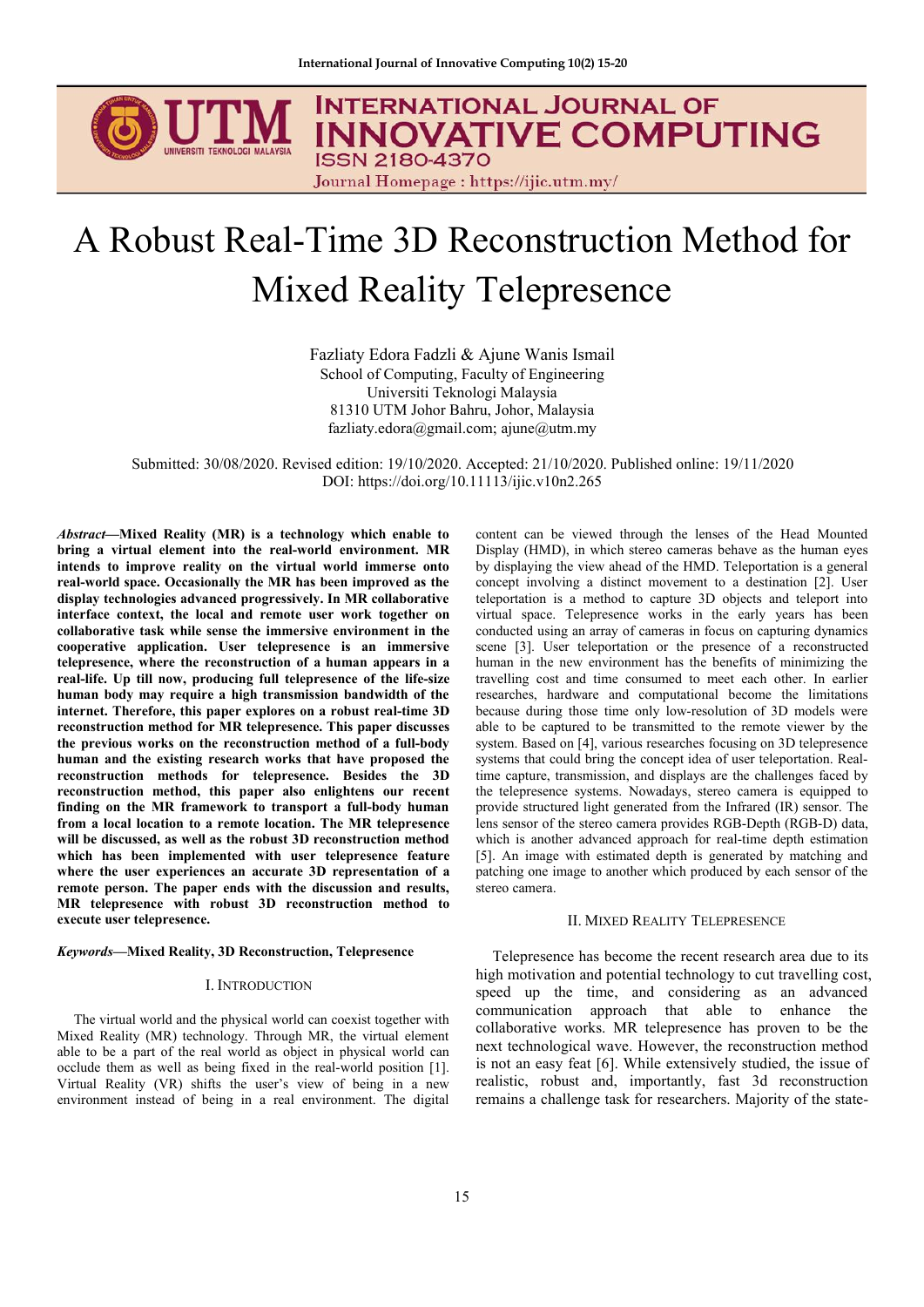of-the-art approaches that aims for real-time applications, for instance, immersive reality, mainly discussed the problem of synthesizing intermediate views for the specified viewpoints, instead of generating a single complete 3D surface. The challenge for performing a realistic telepresence experience is the real-time positional reference devices [7]. If an avatar representation is developed to represent the real user, the avatar may be animated to imitate the movements of the user. For instance, in a telepresence session which two MR users are communicating, a viewer may perceive another user's avatar and thus create a tangible sense of the presence of the other user in the viewer's environment [8]. One of the potential solutions is the reconstruction and detection of occluded portions of the 3D model of human body using depth data from a single viewpoint [9]. However, it may not have data for a certain part of an object due to occlusion. Therefore, this paper proposes a method to use current depth sensor to capture the full human body from a single viewpoint.

In this paper, RGB-D sensor that used to capture human and transport the human into an MR collaborative system and a methodology for the creation of accurate, realistic, full 3D reconstructions of moving foreground objects, for instance, humans, to be exploited in real-time telepresence were presented. Although the RGB-D sensor has attracted many researcher's attention however very less presented works can generate full 3D models of moving objects from multiple depth camera streams in real-time. But some researchers explored multiple depth cameras to track large-scale environment  $[10]$ . Our method is proposed to be robust to its calibration because we skip some processes and then we have proposed telepresence application to measure how it could affect the user experience in MR telepresence system using commodity depth sensors.

# III. PREVIOUS WORKS

A a real sense of presence to the user by accumulating existing scene reconstruction technologies was presented by [11]. However, there has been an issue making a full-duplex system due to the hardware restriction and restriction on the display configuration. An approach where multiple cameras acquired the images of a user from various angles, then transmit it across network before being displayed on a revolving flat panel display which able to display different images depending on the viewing position orientation was suggested by [12]. However, an issue arises when a spectator walks surround the display system and could see that some positions overlapped each other as a result of the feature of the display panel. [13] also presented an immersive virtual environment framework intended for remote collaboration and training of physical activities which utilized the multi-camera system to perform real-time full-body 3D reconstruction of the user. However, the speed of the reconstruction is one of the drawbacks of the system.

The number of researches and projects applied in the area of 3D reconstruction in the telepresence system has significantly expanded with the release of affordable commodity depth sensors for instance Microsoft Kinect. [14] presented a rapidly generated detailed indoor scene 3D reconstructions by allowing a user to hold and move a Kinect camera. This system was also able to extract live depth data from a moving Kinect camera as well as generate a single 3D model that is high-quality and geometrically precise in realtime. The camera posed in six-degrees-of-freedom (DOF) were also continually tracked and new viewpoints of the scene were fused into a global surface-based representation. An advanced telepresence system was proposed by [15] which provides 3D scene capture in real-time, fully dynamic, continuous-viewpoint, and the user does not require to put on any viewing or tracking device. However, there was a multiple Kinect interference issue as same dot pattern was projected by each of the device at the same wavelength which would cause conflict as the patterns of all other units can be seen by each Kinect and it is difficult for each unit to differentiate other units from its own patterns [15]. A high-quality 3D reconstruction of people including surrounding in real-time by using a set of depth cameras were introduced by  $[16]$ . It is also an end-to-end system for AR and VR telepresence. However, they do not count on speed when they aim to achieve quality. In order to solve the speed issue, [17] has demonstrated a small-scaled telepresence which use adaptive avatar for MR remote collaboration. [18] suggested a MR workspace telepresence that enable user to interact with remote user in the provided environment using wearable MR headset and the user able to get a sense of coexistence with the remote user and objects.

Recent work in real-time 3D reconstruction for MR telepresence that wirelessly transmits the data to Microsoft's HoloLens HMD have been presented by [19]. The RGB cameras capture high definition data to be used for the reconstructed frame which represented as a polygonal mesh with polygons textured. [20] introduced a telepresence system based on simulated holographic with the aim to discard the need for HMD by using holographic display composed of commodity light projector and an acrylic square pyramid. They proceeded their work to create a visual telepresence system that is low-bandwidth and cost-effective using commodity depth sensors [21]. Remote collaboration using telepresence system which combined 360 video and 3D reconstruction together has been proposed by [22]. Over the years, there has been tremendous advancement for 3D scene reconstruction from data obtained from RGB-D sensor in realtime [23], along with the exploration of such data in VR or AR settings. Nevertheless, there are significant technological difficulties in integrating these two elements into telepresence systems.

Based on the review of previous works, there are research questions to be answered. There are:

- How to speed up the 3D reconstruction in the MR framework during real-time 3D scene capturing from a single continuous-viewpoint?
- How to implement the proposed 3D reconstruction method by considering two users from different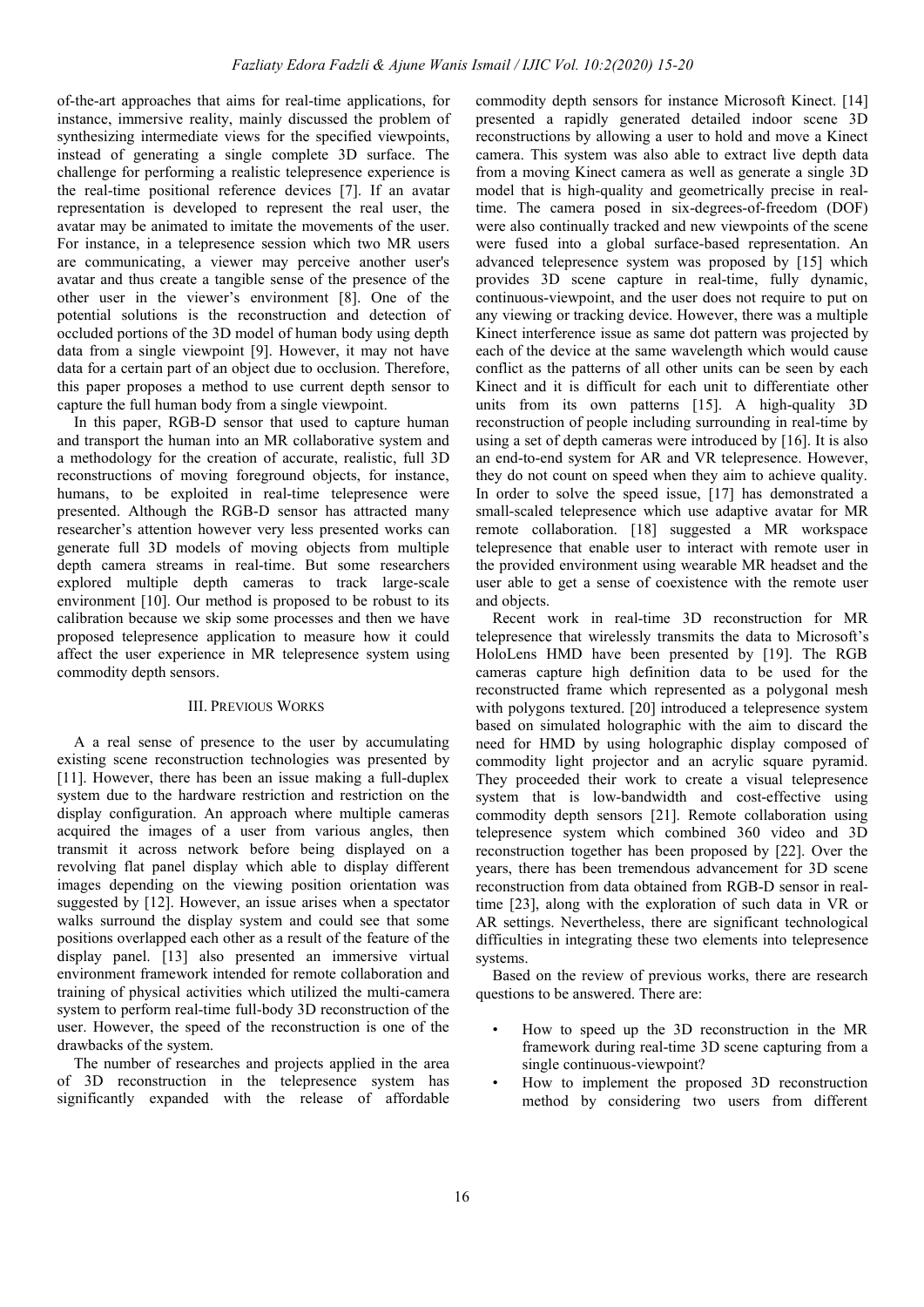locations are required to interact in a shared environment?

How to achieve 3D telepresence that commoditized depth sensors?

#### IV. PROPOSED METHOD

Depth processing allows objects captured from various perspective to be backed up into 3D. Then, all the points will be registered and aligned to be able to completely restructure the environment. Depth data can be obtained by the current RGB-D devices and there are two methods to so, first by stereo cameras, and second by structured light sensors. In order to capture local user in the workspace, user telepresence requires stereo camera, which is a camera that consists of two or more lens with an image sensor for each of those lenses, to provide depth data. By replicating the human binocular vision, the camera able to delivers the ability to acquire 3D images. To enhance the depth data capturing capacity, the stereo camera nowadays has been equipped with an Infrared (IR) sensor.



Fig. 1. Experiments setup

RGB-D data are provided from the lens sensor of the stereo camera. RGB-D data is an alternative advanced tool for real-time depth estimation.An image with estimated depth by match and patch one image to another was generated by each sensor in the stereo camera. Fig. 1 illustrates the stereo camera along with other devices that has been used in this research to capture RGB-D data.



Fig. 2. Point cloud rendering process

As shown in Fig. 2, the process of point cloud rendering was performed to visualized the data into 3D. This is important in order to map the RGB-D data from the depth camera into the output display. This process starts with the initialization of a camera where the hardware is attached to the

PC, which has run the computer vision algorithm in order to identify the camera input with the PC. Then, the camera is streamed and the post-processing block is initialized, which is the colour and depth mapping as in Fig. 3 that later will be used as the next process input.



Fig. 3. Colour image and depth maps

Next, the post-processing method for mapping the colour image and depth data was called in order to obtain the output display in 3D data. The outcome of this process shown in Fig. 4 as the result obtained from the previous colourimage and depth data input.The 3D data of depth data from a different angle are illustrated in Fig. 4 (a) and Fig. 4 (c), while Fig. 4 (b) and Fig. 4 (d) demonstrate the 3D data from colour and depth data from a different angle.



Fig. 4, Results of the colour image and depth data

The process will continue to loop and it is depending on the user to decide on when to stop the process. The proposed system acquired the local user's body and process the data into the application obtained from the point cloud rendering process, in order to achieve the user telepresence. As shown in Fig. 5 (a) and Fig. 5 (b), the presence of human exists in a real environment, even they are in a different location. This work proposed the fast 3D reconstruction method to allow for compressing the data sent over the network. However, green screen setups are not used in this research to make sure that the system is allowed to be used in natural environments that appear in realistic scenarios.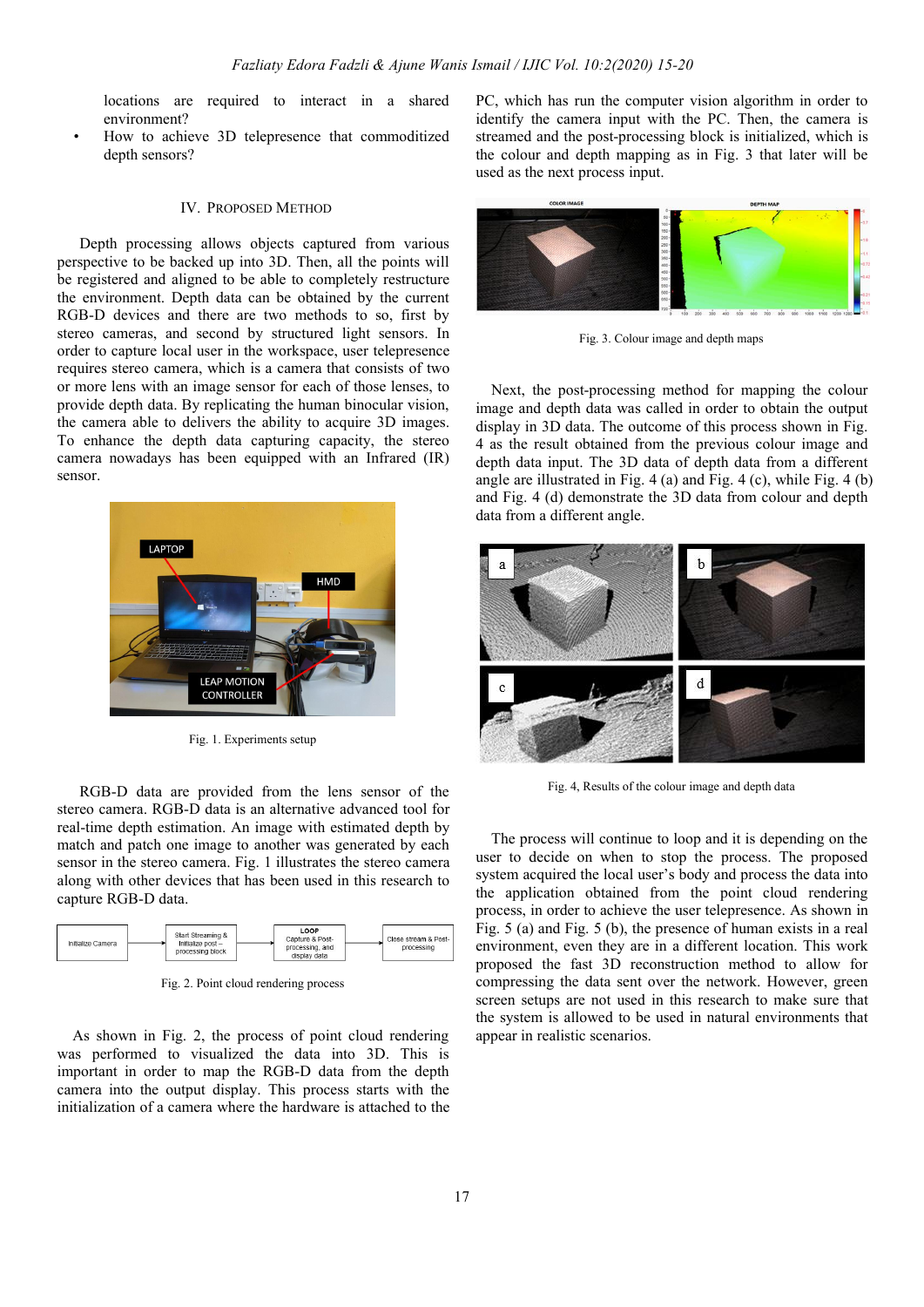

Fig. 5. Results of the point cloud rendering process

For this research, both local and remote users will be in different environment which are MR and VR respectively. Hence, there will be different method for both of the users to interact with the application. However, both users will share  $\frac{1}{30}$  User Interface the same collaborative task, which are to spawn, manipulate, and delete the 3D object. Thus, there will be different executable program to respond to each user for the collaborative interface. Object manipulation interaction share hardware have had the same process in MR and VR sides. The interaction consists of tap on the 3D button and for translate and rotate manipulation were by grabbing the virtual 3D object which made possible by the collision detection between the rigid finger body from the input device with the 3D button and object. Once the rigid body collides with the 3D button, the object was spawned in a shared space.

Fig. 6 shows the process of interaction to manipulate the object. In this research, basic user interaction was used and collision detection was performed to spawn object and grab the object in the VR environment. Rigid body was applied to enable the collider, so that once the user can hit the desired object and move the object.



Fig. 6. Interaction with 3D objects in MR

For local user who was in MR environment to perform interaction of grabbing 3D virtual object, the input device tracked their index and thumb coordinate to identify them as a pinch gesture. Once the pinch gesture was detected by the

system, the local user enables to perform translation or rotation of the 3D virtual object. After performing the manipulation, the user can choose to repeat the interaction or end the process. While for remote user who was in VR environment, the interaction was performed by using joystick as the interaction input.



Fig. 7. Telepresence Remote user and local user connection

The integration of the overall process both on user telepresence and the collaborative interface was done in order for both parts to be working together. Fig. 7 demonstrates the overview of the collaborative interface components, which involved all the hardware required to made this application works. Networking was crucial in this research. Intel Realsense D435 was utilized to enable the user telepresence. This research requires two separate spaces to test the user telepresence and remote collaborative interface. Thus, this application will have local and remote users.



Fig. 8. Local user's perspective in MR environment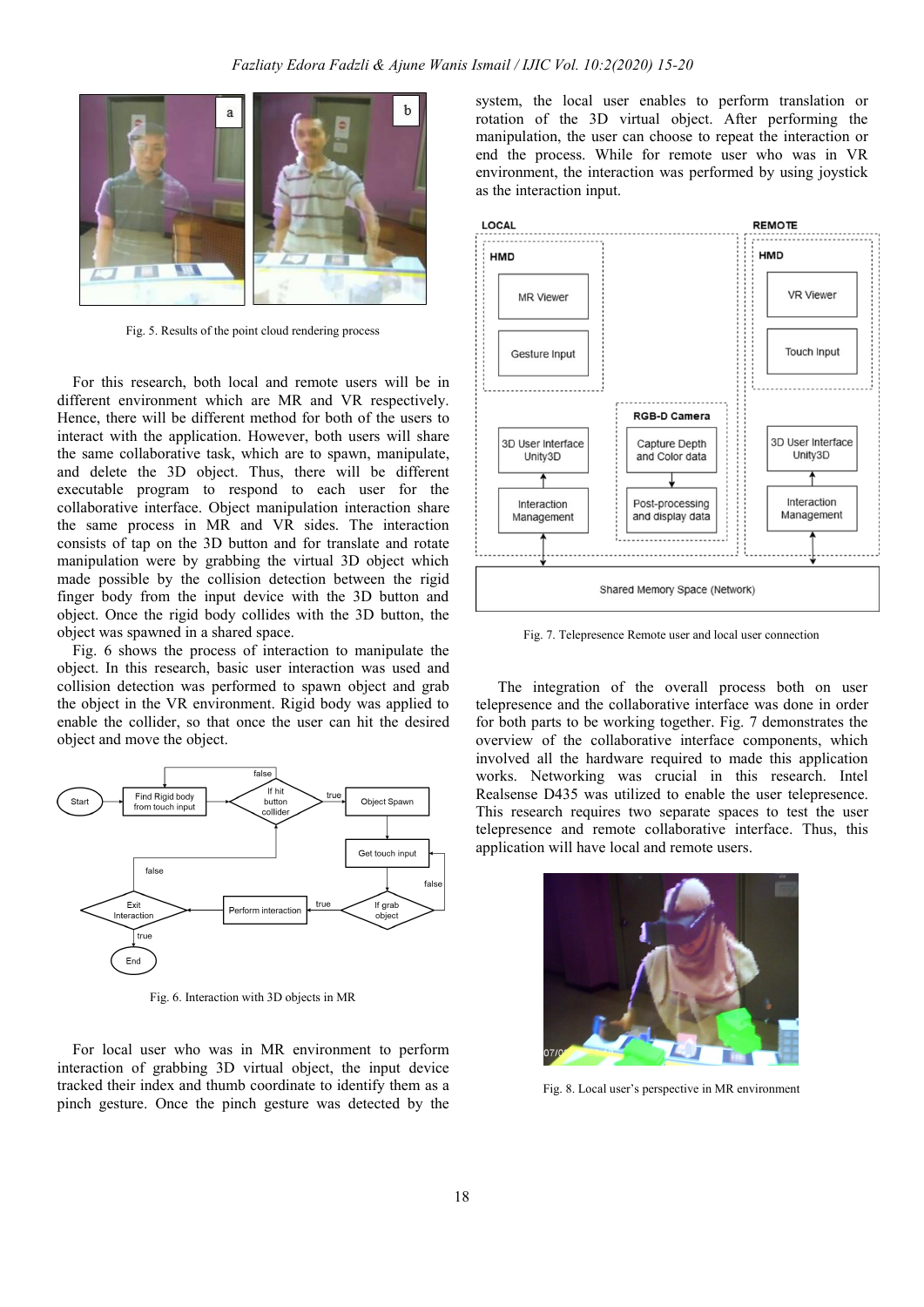

Fig. 9. Remote User Interaction in VR space

Fig. 8 shows the local user's perspective who can see the remote user in MR telepresence performing the interaction using the joystick and wearing HMD. While Fig. 9 shows the user in a VR view. To integrate user telepresence with the collaborative interface across a shared network, both local and remote user application needs to execute concurrently. Remote user experience in VR viewer using HMD and RGB-D camera to capture and transmitted 3D data to the local user who experience in MR viewer using wearable MR headset. The RGB-D camera acquired the remote user's depth and colour data and these data were processed by executing the Post- Processing. In this research, the one who experienced the user telepresence of the remote user in 3D mesh on the display view is the local user. The remote user only perceived the social presence of local users through the 3D avatar visual cues on their display view. The 3D UI were controlled and synchronized at the network by the interaction management.<br>
The synchronization between users were controlled by the<br>
network which also performed as shared memory space.<br>
V. RESULTS AND ANALYSIS<br>
Testing results are eval The synchronization between users were controlled by the network which also performed as shared memory space.

### V. RESULTS AND ANALYSIS

Testing results are evaluated using the Wilcoxon test to  $\frac{6}{4}$   $\frac{3}{2}$ compare two results from user experience in MR and VR view. This test measures the difference between each pair set and  $\overline{z}$  1 analyses these differences, as seen in Table 1.

According to the results in the Table 1, the MR and VR side  $\frac{1}{\text{Strongly}}$   $\frac{2}{\text{strongly}}$ will determine the mean value for each linear scale responses. The second and third column identified as set 1 and set 2 values. The difference between set 1 and set 2 value specified in the "Sign" column, where the answers were either positive or negative. The absolute value of the difference between the two sets were signified by the "Abs" column. The rank of the absolute value for each value were indicated in the "Rank" column and the column "Signed Rank" refers to the multiplication of input from Rank and Sign column. Since there is no significant difference is found based on the result, it was suggested for both MR and VR applications to be enhanced for better enjoyment and comfortability. Most of the respondent has rate they felt comfortable and enjoy on both applications.

TABLE 1. Wilcoxon Testing to Compare MR and VR user experiences

| <b>MR</b> | <b>VR</b> | <b>Sign</b> | Abs | Rank   | <b>Signed</b> |
|-----------|-----------|-------------|-----|--------|---------------|
|           |           |             |     |        | Rank          |
| 5.5       | 6.6       | $-1$        | 1.1 | 12     | $-12$         |
| 6.1       | 6.7       | $-1$        | 0.6 | 6.5    | $-6.5$        |
| 6.2       | 6.6       | $-1$        | 0.4 | 4      | $-4$          |
| 6         | 6.8       | $-1$        | 0.8 | 9      | $-9$          |
| 5.8       | 6.7       | $-1$        | 0.9 | 10.5   | $-10.5$       |
| 6.2       | 6.7       | $-1$        | 0.5 | $\sim$ | $-5$          |
| 5.9       | 6.8       | $-1$        | 0.9 | 10.5   | $-10.5$       |
| 5.9       | 6.6       | $-1$        | 0.7 | 8      | $-8$          |
| 2.4       | 1.8       |             | 0.6 | 6.5    | 6.5           |
| 6.4       | 6.6       | $-1$        | 0.2 | 2      | $-2$          |
| 6.1       | 6.2       | $-1$        | 0.1 |        | $-1$          |
| 6.3       | 6.6       | $-1$        | 0.3 | 3      | $-3$          |

Based on the user preferences, as shown in Fig. 10, the user prefers to stay in VR view compared to the MR view. They felt the MR environment is not realistic because only the frontal body of the remote user is displayed; they much prefer to be in VR because they can see a different perspective. The survey involves eight undergraduate students with their background in Computer Graphics and familiar with MR/AR technologies. Instruction manual for the MR application was given and the respondents were guided by the instructor before they can work with the application independently. Data were collected from questionnaires and the results presented in the bar graph. Besides, the analysis using Wilcoxon testing between VR and MR views has been presented in the previous table.



Fig. 10. User preferences based on the survey

#### VI. CONCLUSION AND LIMITATION

This paper has discussed the integration of robust 3D reconstruction method into collaborative MR interface that enable local and remote user to work on collaborative task. The early works in 3D reconstruction for telepresence system has also been presented in this paper.After 3D reconstruction of remote user was acquired by RGB-D sensor, the data were transmitted over network to be display on the remote site. The collaborative interface provided a shared environment for both